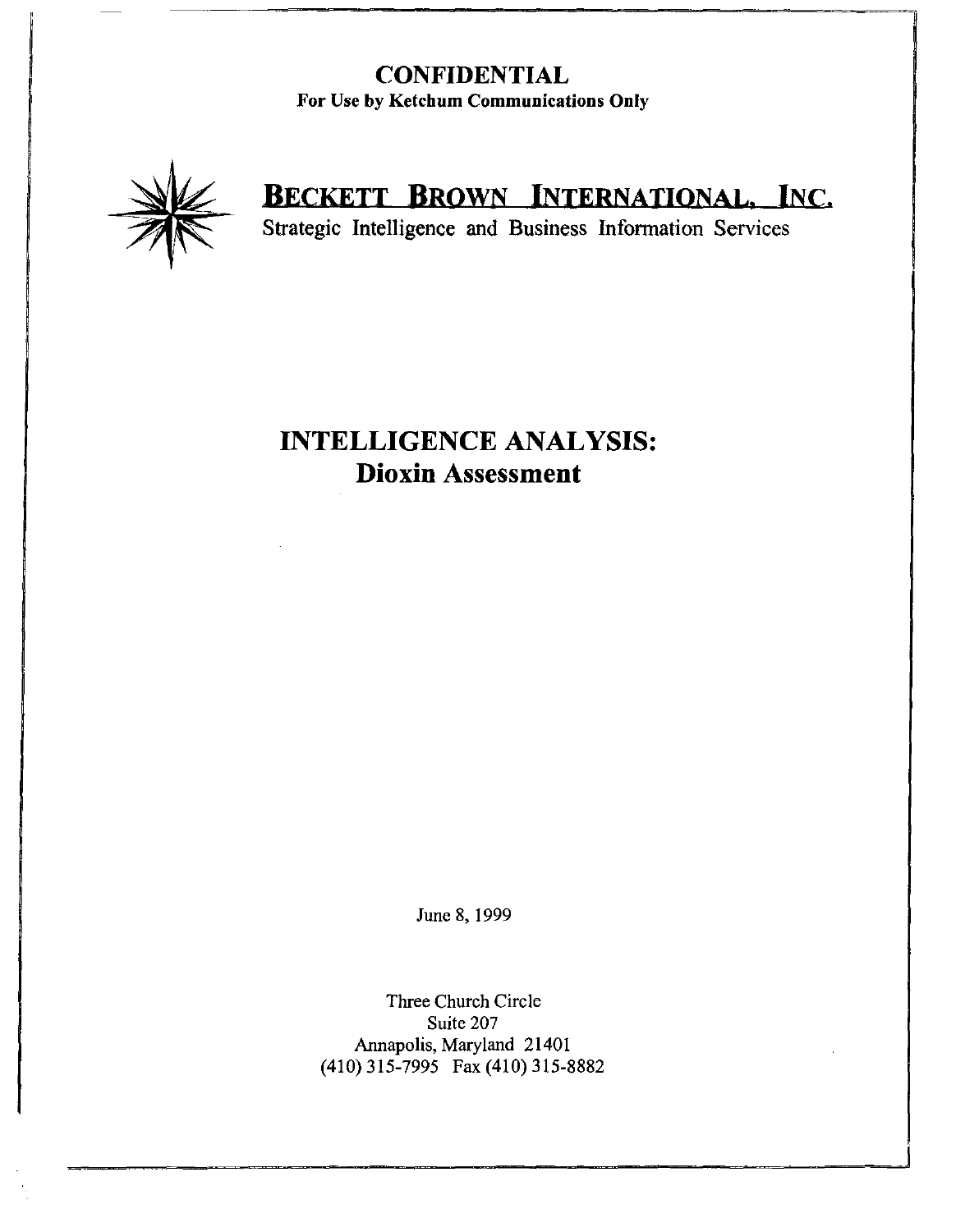#### **OVERVIEW**

For the last ten years dioxin has been the source of great debate between industry and numerous environmental and health organizations. After ten years of research, the EPA has yet to publish its findings on the sources and human health effects of dioxin.

#### FINDINGS

In 1997 the World Health Organization (WHO) and the U.S. Environmental Protection Agency (EPA) declared that dioxins are known to increase the likelihood of cancer and that a global and national reassessment of dioxin be performed. Additionally, they acknowledged that the most toxic dioxin, 2,3,7,8-tetrachlorodibenzo-p-dioxin, to be a class I carcinogen. In 1990 the WHO set a safe daily exposure level to 10 picograms per kilogram of body weight. Since then many organizations have fought to lower these exposure limits or to set the exposure limit to zero. Therefore, in 1998 the limits were lowered to one to four picograms per day.

Ninety percent of human exposure to dioxin occurs through diet. When dioxin emissions settle onto soil they enter the food chain by being ingested by grazing animals. A study by Dr. Arnold Schecter of SUNY Binghamton, estimated that the average daily intake of dioxin is "at least 50 times greater than what EPA estimates is a virtually safe dose of dioxin." Some toxic chemicals have equal effects on different animals at nearly the same contamination excepts dioxins.

Numerous studies on dioxin have demonstrated that exposure to dioxin causes the following diseases in humans:

- Chloracne
- Immune system depression
- Changes in the normal ratio of boys to girls
- Birth defects
- Endometriosis
- Low testosterone levels
- Increase in glucose tolerance that suggests rising diabetes rates
- Developmental effects
- Cancers and tumors

Dioxin and dioxin-like compounds are unintentionally created whenever chlorine-based chemicals are produced, used or burned. Dioxin, when released into the air, is then categorized as a Persistent Organic Pollutant (POP). POPs released into the environment can travel through air and water to regions that may be extremely distant from their original sources. In addition to dioxin the United Nations Environmental Programme (UNEP) has identified eleven other POPs: furans, PCB's, DDT, chlordane, heptachlor, hexachlorobenzene, toxaphene, aldrin, dieldrin, endrin, and mirex.

The International POPs Elimination Network (IPEN) is a global network of public interest nongovernmental organizations (NGO), sponsored by the United Nations, that work for the global elimination of POPs. Since its inception in 1998 the IPEN has gained participation of NGO's on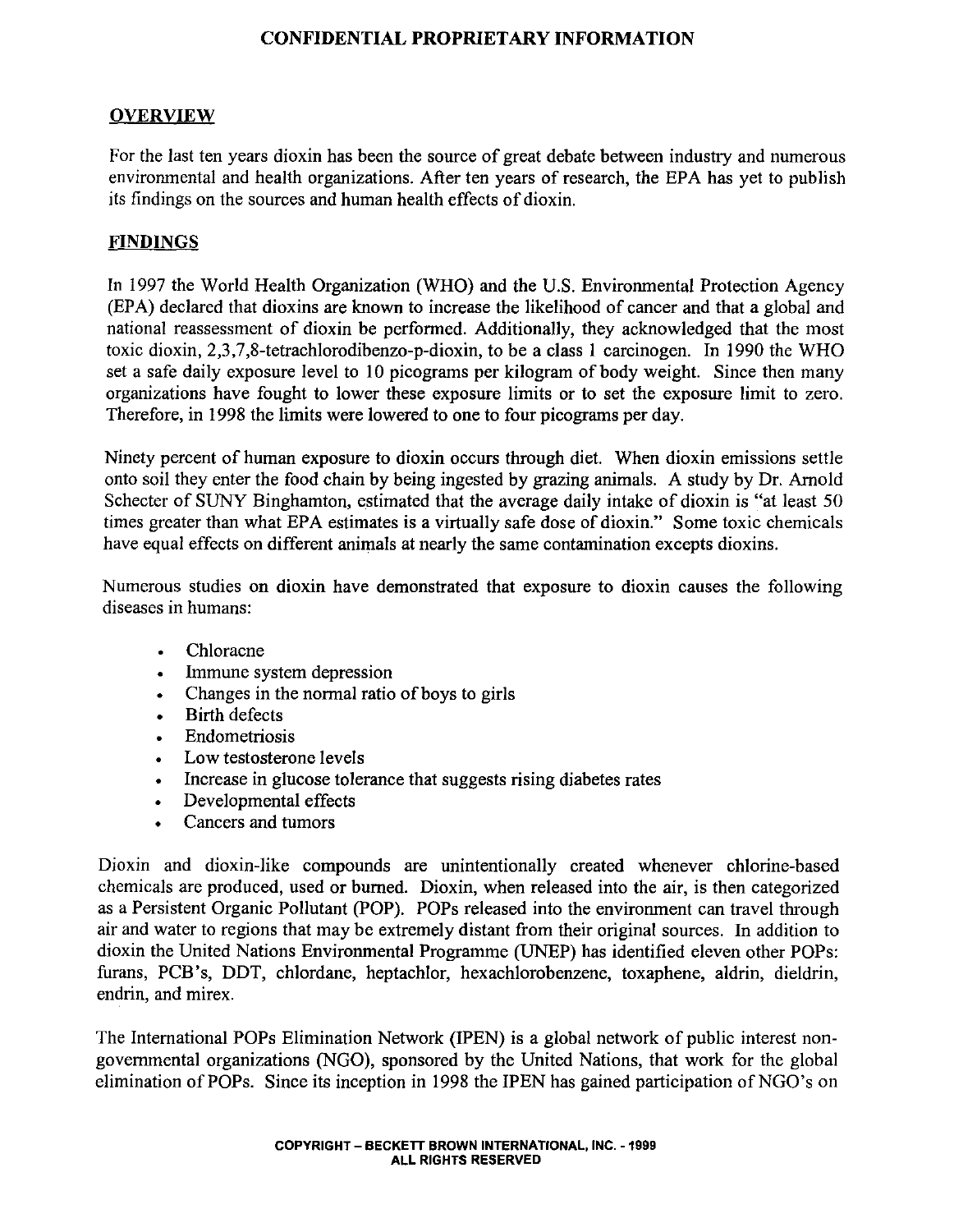six continents. The goal of the IPEN is to develop a plan that would result in a global, legally binding convention to phase out the production, use and sources of POPs. The organization has held two major symposiums called the Intergovernmental Negotiating Committee. The first meeting (INCI) was held in Montreal in June of 1998 and the most recent meeting (INC2) was held in Nairobi in January of 1999. According to the IPEN POP Elimination Platform, "For POPs that are generated as unwanted by-products [e.g. dioxins and furans], currently available measures that can achieve a realistic and meaningful level of release reduction and/or source elimination should be pursued expeditiously, and this should be done by actions that are feasible and practical and additional measures should be explored and implemented." Additionally, the Platform states, "...for those POPs that are generated as unwanted contaminants, by-products and combustion products, identify and phase-out significant anthropogenic sources. In identifying sources, consideration should be given to industrial processes, waste disposal technologies, and anthropogenic products and materials routinely associated with the generation of POPs during their ordinary lifecycle..." In addition to a phase out plan, negotiators are developing criteria and procedures for identifying additional POPs as candidates for global action.

Groups such as Greenpeace, the World Wildlife Federation, Indigenous Environmental Network, the Inuit Circumpolar Conference, and Physicians for Social Responsibility made interventions at both INC meetings on key points such as the elimination goal of a future treaty, the need for safer alternatives, and full disclosure of information without regard to national security.

Environmental and health organizations throughout the nation and globally have established antidioxin campaigns. With the elimination of dioxin being the ultimate goal, each organization addresses different facets of the dioxin lifecycle. Because dioxin is produced whenever chlorinecontaining materials are burned, activists and organizations focus on the practices which generate dioxin. The greatest source of dioxin is the incineration of municipal and hazardous materials, pulp and paper, and especially chlorine and PVC plastics. When the materials are burned, chlorine is released and reacts with available phenol compounds to form dioxin. It is believed that the major source of dioxin is the chemical industry and its processes that use chlorine in the production of pesticides, pharmaceuticals, cosmetics, detergents, solvents, plastics and dyes.

Municipal authorities in Lille, France ordered the closure of three municipal waste incinerators because of high dioxin concentrations in locally produced milk. This was the first time any waste incinerators in the country had been closed before reaching their operational age limit. In May of 1999 eggs and chicken were pulled from the shelves of Belgian stores and restaurants because of severe dioxin contamination. The source of the contamination was traced to imported citrus pulp for animal feed that had been mixed with industrial waste.

There is also great debate throughout Europe concerning the high levels of dioxin and PCB's that are found in breast milk and its long-term effects on children. Children are most at risk from the effects of dioxin and other POPs because of the ratio of exposure to body weight. According to Kay Yeuell's article, "No Such Thing as a Bad Kid", a major cause of birth defects is exposure to various chemicals each day. Especially harmful are chemicals, such as dioxin, that are known endocrine disrupters.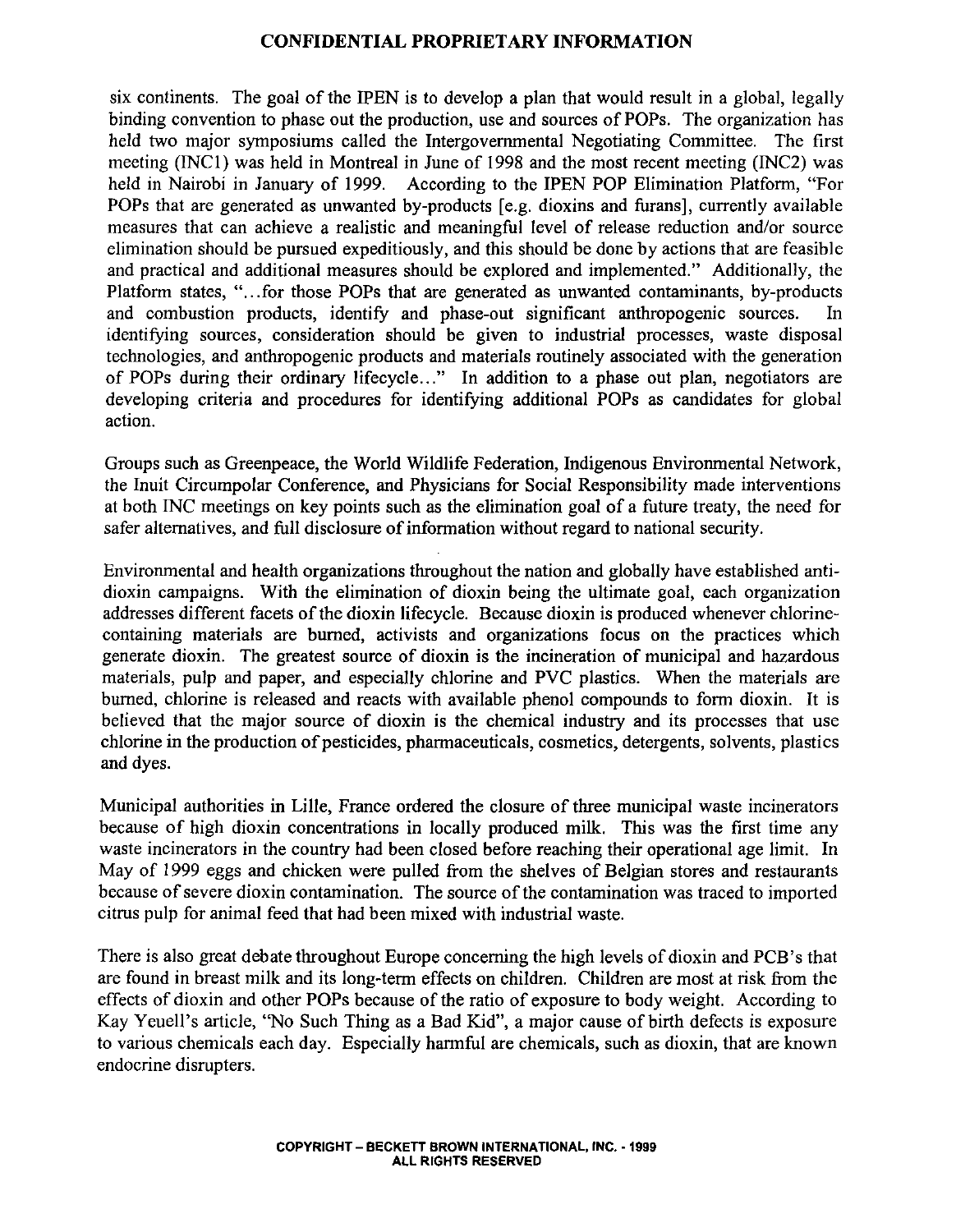The Endocrine Resource Center was created by the Institute for Agricultural and Trade Policy to provide information about endocrine disrupting chemicals, their sources and health effects. Out of the 50 chemicals that are believed to affect the endocrine system, half of those are chlorinated compounds. Even in amounts as small as parts per trillion, these chemicals are believed to have negative effects. Dioxin is believed to create reactions in cells that would not normally be produced by naturally occurring hormones.

Greenpeace and Health Care Without Harm both concentrate their dioxin elimination campaigns on the problems associated with PVC plastic. Greenpeace accuses the chlorine industry to be the source of chlorine in incinerators and all other cases of dioxin release. PVC waste provides half of the chlorine input of municipal incinerators and is therefore accused of being the main source of dioxin emissions.

For 1999 and 2000 Greenpeace will concentrate of identifying and exposing major POP "hotspots" throughout the world. In the US, Greenpeace will emphasize dioxin hotspots as they are related to the PVC industry. Greenpeace's anti-PVC campaign includes a "zero dioxin" strategy. Some aspects of that campaign include:

- A moratorium on new dioxin permits
- A phase out of all existing permits
- A moratorium on all new incinerators and a phase out of burning chlorinated waste at existing incinerators
- Chlorine and chlorine-based bleaches should be eliminated
- Drafting a timetable for PVC phase out

In order to reach some of its goals, Greenpeace will strategically target the most serious sources of global toxic pollution. Greenpeace is developing political allies and using the marketplace and political arenas to strengthen their influence. The UNEP negotiations, the Dioxin Reassessment by the EPA in the mid-nineties and emerging science around endocrine disrupting chemicals create the opportunity for Greenpeace to suggest that the PVC industry is directly threatening global human health, especially children.

Health Care Without Harm and other members of the health community also recognize the relationship between the use of vinyl and dioxin from waste incineration. For example, Catholic Care West, a 37-hospital system in California, has begun to phase out the use of PVC in all medical products. PVC products are the principal source of organically-bound chlorine in medical waste, which proves that PVC is the major root source of dioxin when medical wastes are burned. Other hospitals have begun to segregate PVC from their wastes that are bound for incineration in order to reduce hydrochloric acid, a precursor to dioxin.

Neither Greenpeace, nor Health Care Without Harm, have claimed that dioxin levels have been rising in recent years. Their concern is that the U.S. population already has dioxin levels at or near levels that have caused adverse effects in laboratory animals.